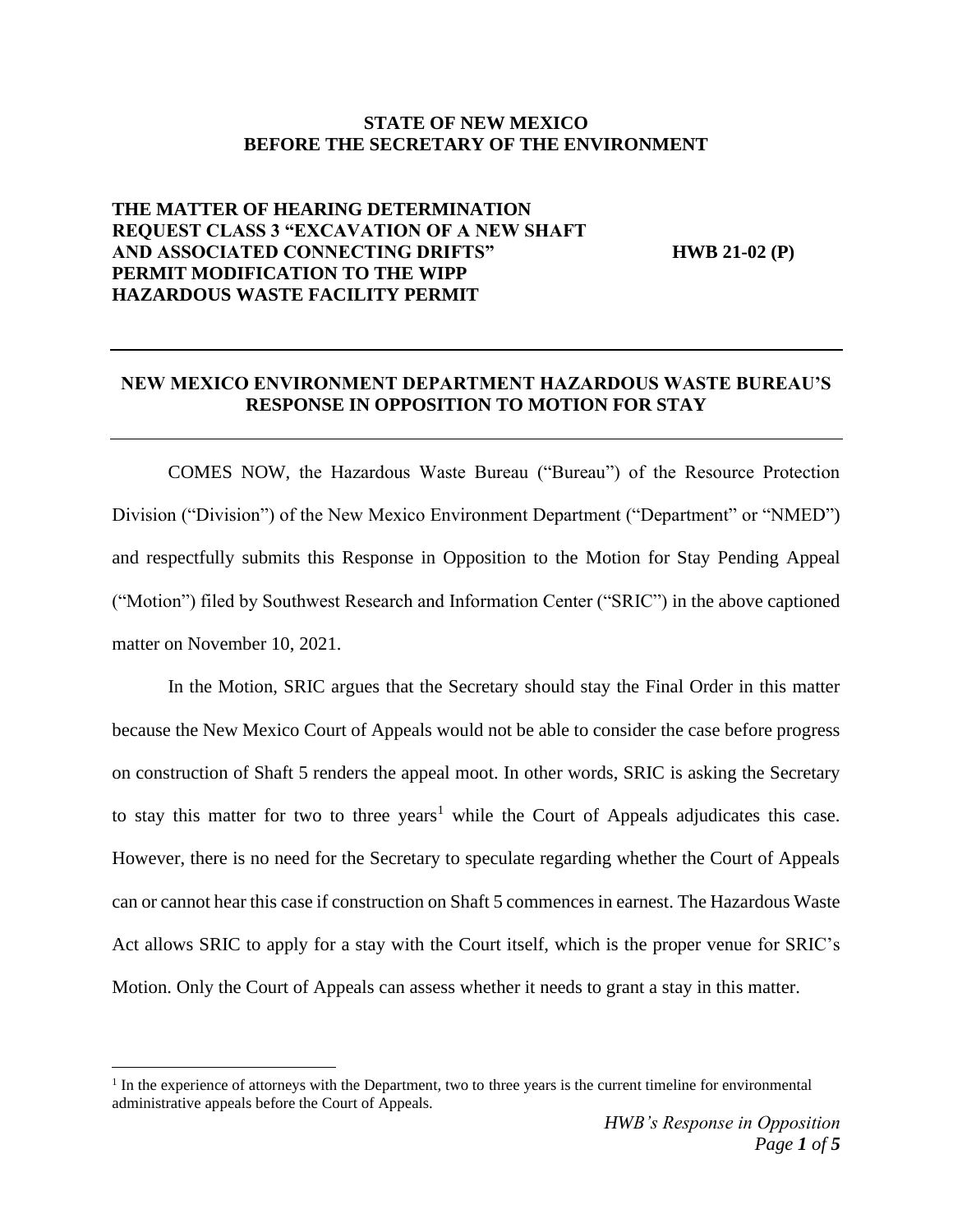Denying SRIC's Motion at the Department level will not deprive SRIC of the possibility of obtaining a stay. Rather, denying SRIC's Motion will simply allow this case to move forward on appeal and put the question of a stay directly before the Court, which is where it belongs. The Secretary should deny SRIC's Motion for the reasons set forth below.

#### **I. SRIC's Motion Belongs Before the Court of Appeals**

The Motion is 18 pages long with an additional 14 pages of exhibits. The central argument of the Motion is that SRIC is entitled to a stay under the legal standard set forth in *Tenneco Oil Co. v. N.M. Water Quality Control Comm'n*, 1986-NMCA-033, 105 N.M. 708. The standard in *Tenneco* hinges on an analysis of substantive legal claims before an appellate court. This is not applicable or relevant to *this* Motion because SRIC has not filed its docketing statement nor its Brief-in-Chief. Because of this, there is no way the Secretary can know what exactly SRIC will be arguing before the Court. Therefore, the Secretary cannot evaluate whether or not SRIC has a likelihood of prevailing in an appellate case.

Section  $74-4-14(D)(2)$  of the Hazardous Waste Act provides the opportunity for SRIC to request that the Court of Appeals grant a stay of the Final Order if the Secretary denies such a motion. Because SRIC's Motion is based, in part, on a claim that they will prevail in the judicial appeal, a request for a stay should go before the Court. The judges assigned to the case can evaluate for themselves the merits of SRIC's request in light of the standards set forth in *Tenneco*.

### **II. The Court of Appeals is the Proper Venue to Determine Mootness**

In the Motion, SRIC argues that the Secretary should grant a stay because "[d]enial of a stay would make it nearly impossible for the Court of Appeals or the Supreme Court to review NMED's approval of the PMR." [Motion at pg. 10]. This argument is based on the assumption that the time it will take the Court of Appeals to adjudicate the appeal will allow the Department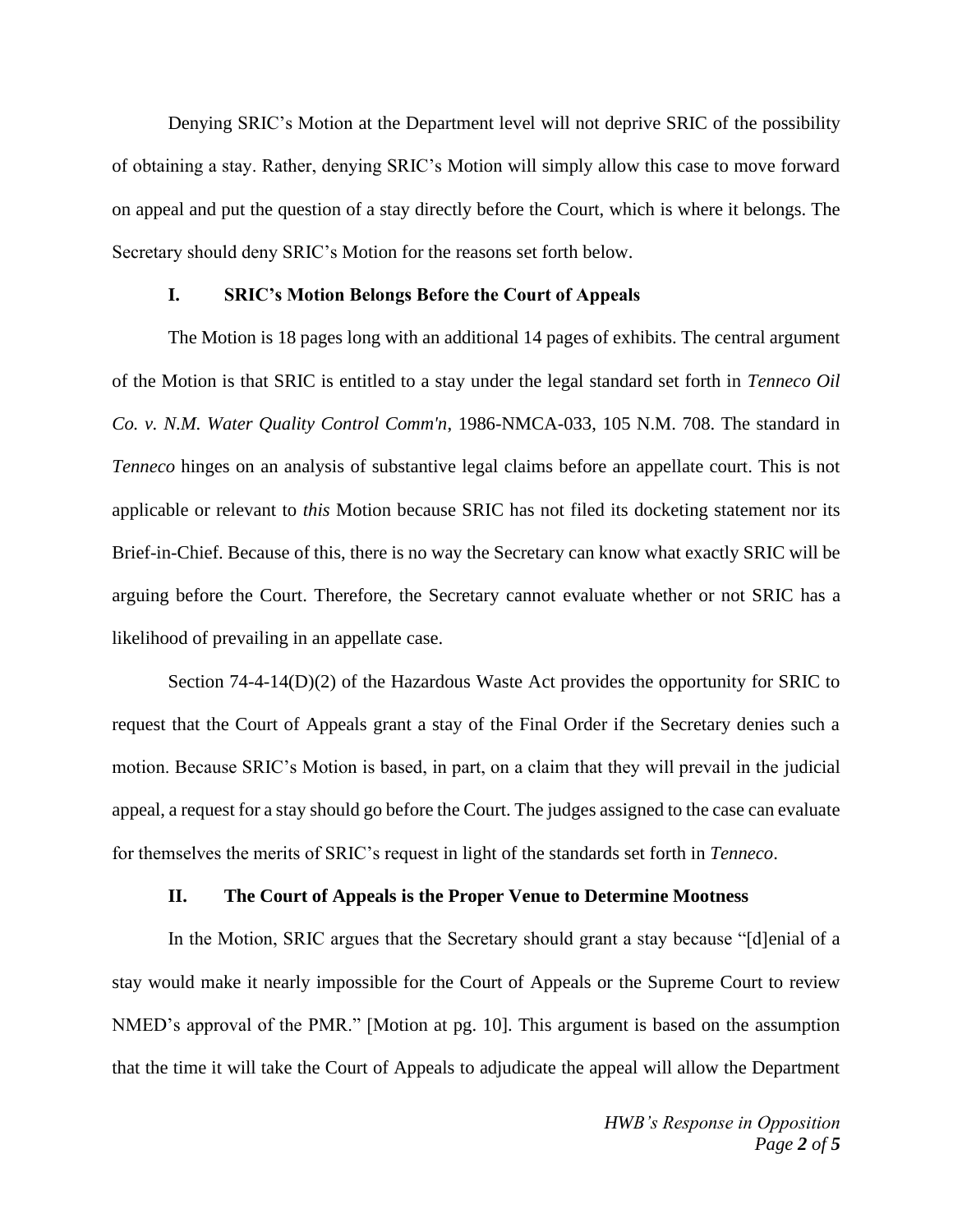of Energy to complete construction of Shaft 5, rendering the appeal moot. This, SRIC argues, would cause *irreparable harm* under the *Tenneco* standard should the Motion be denied. This is, however, speculation on the part of SRIC.

The only tribunal that can evaluate whether or not the Court of Appeals can adjudicate this matter in the absence of a stay is the Court itself. Any other prediction about Court logistics and scheduling on this issue is mere speculation, and therefore not proper grounds for a stay.

#### **III. Only New Mexico Courts can Issue Injunctions**

To support the Motion, SRIC argues that case law regarding injunctions supports the granting of a stay. However, the case law on injunctions is not relevant to an administrative stay. New Mexico's constitution places the power to issue injunctions *exclusively* with the State's courts. See N.M. Const. art VI, secs. 3, 13, and 29. A stay is a pause that the Department may decide to take on its own action. An injunction is a legal order issue by courts to prohibit or command the actions of parties. They are completely different actions. The Secretary should decline to grant a stay based on irrelevant case law.

#### **IV. Denying the Stay Would not be Arbitrary, Capricious, or Otherwise Unlawful**

The Secretary's authority to grant stays is found in Section  $74-4-14(D)(1)$  of the Hazardous Waste Act. The rationale for granting or denying a stay is left entirely to the Secretary's discretion, although a predicate condition is that "good cause" must be shown. The standard by which a court would evaluate a decision regarding a stay is set forth in Section 74-4-14(C), under which a court would evaluate whether such a decision was "arbitrary, capricious or an abuse of discretion; ... not supported by substantial evidence in the record; or . . . otherwise not in accordance with law."

In this case, because SRIC's motion hinges on the *Tenneco* standard and evaluations of whether the Court of Appeals can logistically hear the case in a timely manner, it is entirely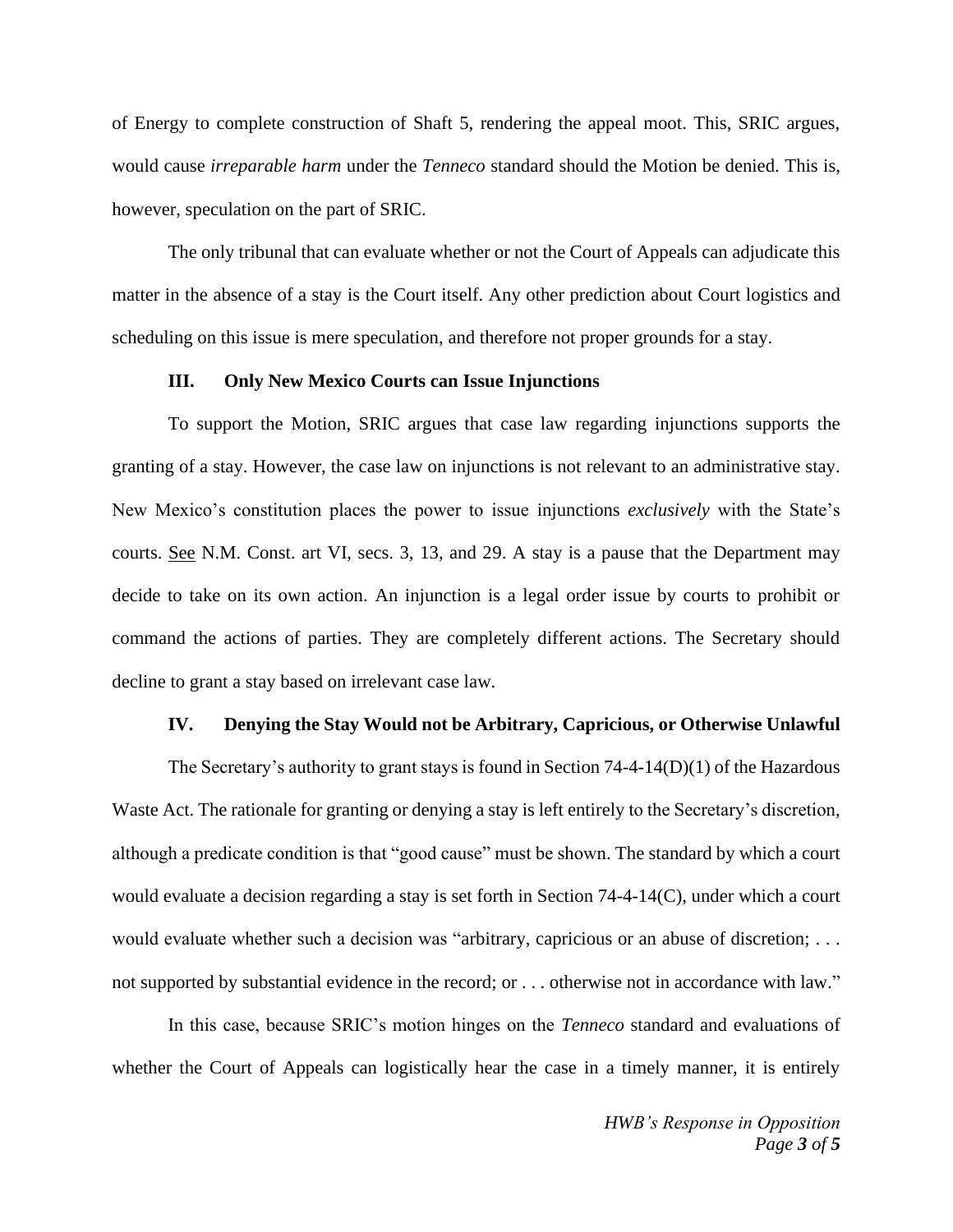reasonable to allow the Court itself to decide the merits of a stay. If the Secretary denies the request to stay, then SRIC will almost certainly file a motion to stay with the Court of Appeals. Rather than spend NMED's resources on this, it would be more efficient to allow the Court to decide this issue. The Court of Appeals is much better suited to determine whether a stay is necessary for their judicial review and whether SRIC is likely to succeed on the merits of the case.

## **V. Conclusion**

For the reasons set forth above, the Bureau respectfully requests that the Secretary deny SRIC's Motion to Stay the Final Order in this matter.

> /s/ Chris Vigil /s/ Christal Weatherly Assistants General Counsel New Mexico Environment Department 121 Tijeras Ave. NE, Ste. 1000 Albuquerque, NM 87102 Phone: (505) 469-4696 Fax: (505) 383-2064 Email: christopherj.vigil@state.nm.us christal.weatherly@state.nm.us